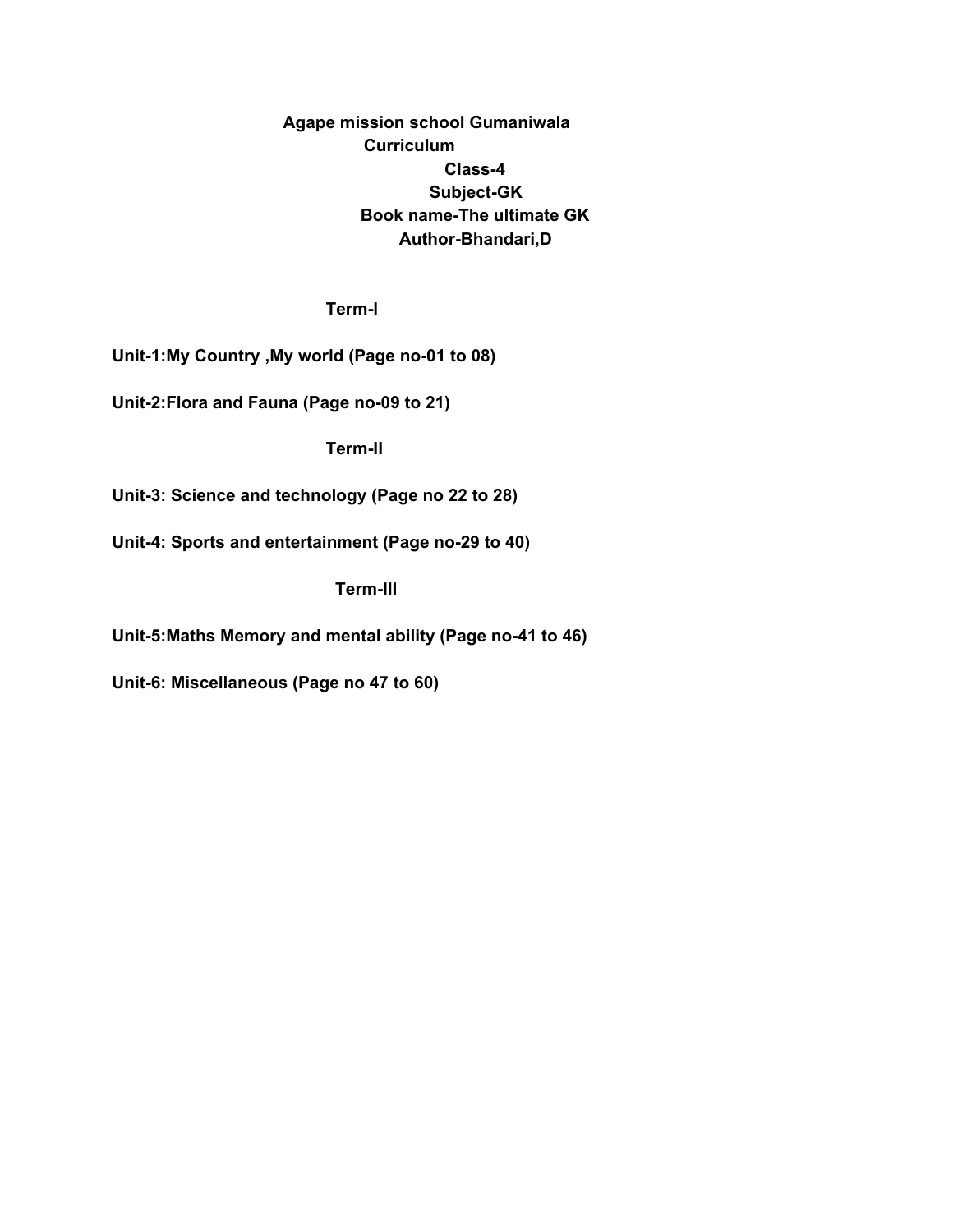# Class 4 Subject - Hindi

1st term 1.भाषा और व्याकरण 2.वर्ण विचार 3.शब्द विचार 4.संज्ञा 5.लिंग 6.वचन 7.कारक Extra:निबंध,पर्यायवाची,पत्र,मुहावरे, वाक्यांश,विलोम

 $\mathcal{L}^{\text{max}}_{\text{max}}$  .

# 2nd term 1.सर्वनाम 2.विशेषण 3.क्रिया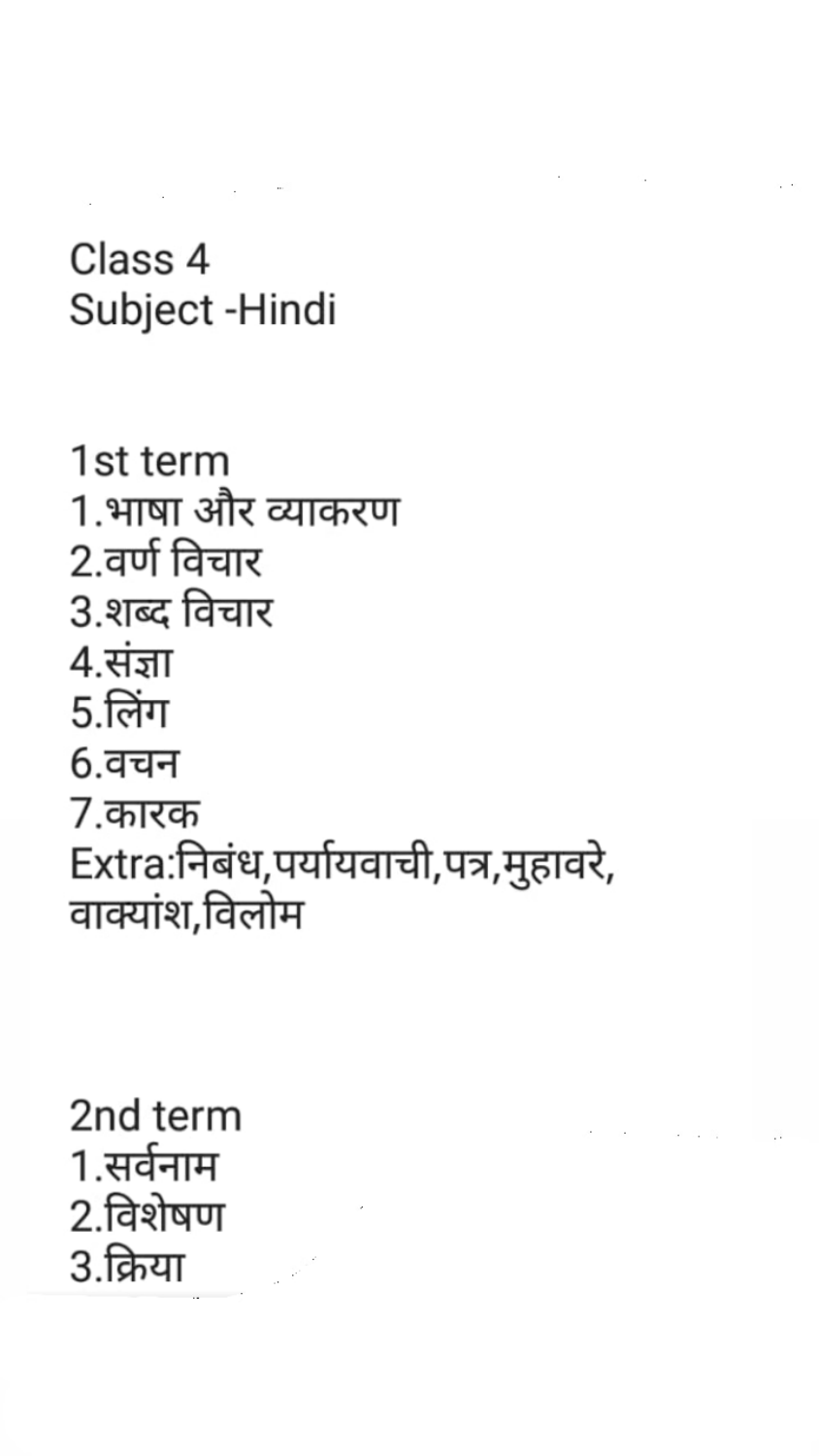3rd term 1.पर्यायवाची शब्द 2.अनेक शब्दो के लिए एक शब्द 3.मुहावरे 4.पत्र लेखन 5.कहानी लेखन 6.निबंध लेखन

4.काल 5.विराम चिन्ह 6.विलोम शब्द Extra: निबंध,पर्यायवाची, मुहावरे, वाक्यांश,लिंग,वचन,पत्थर, अपठित गद्यांश

# Extra: अपठित गद्यांश, विलोम,लिंग,वचन, पर्यायवाची, मुहावरे

 $\sigma=\cos\left(\frac{\pi}{2\Delta\beta}\right)$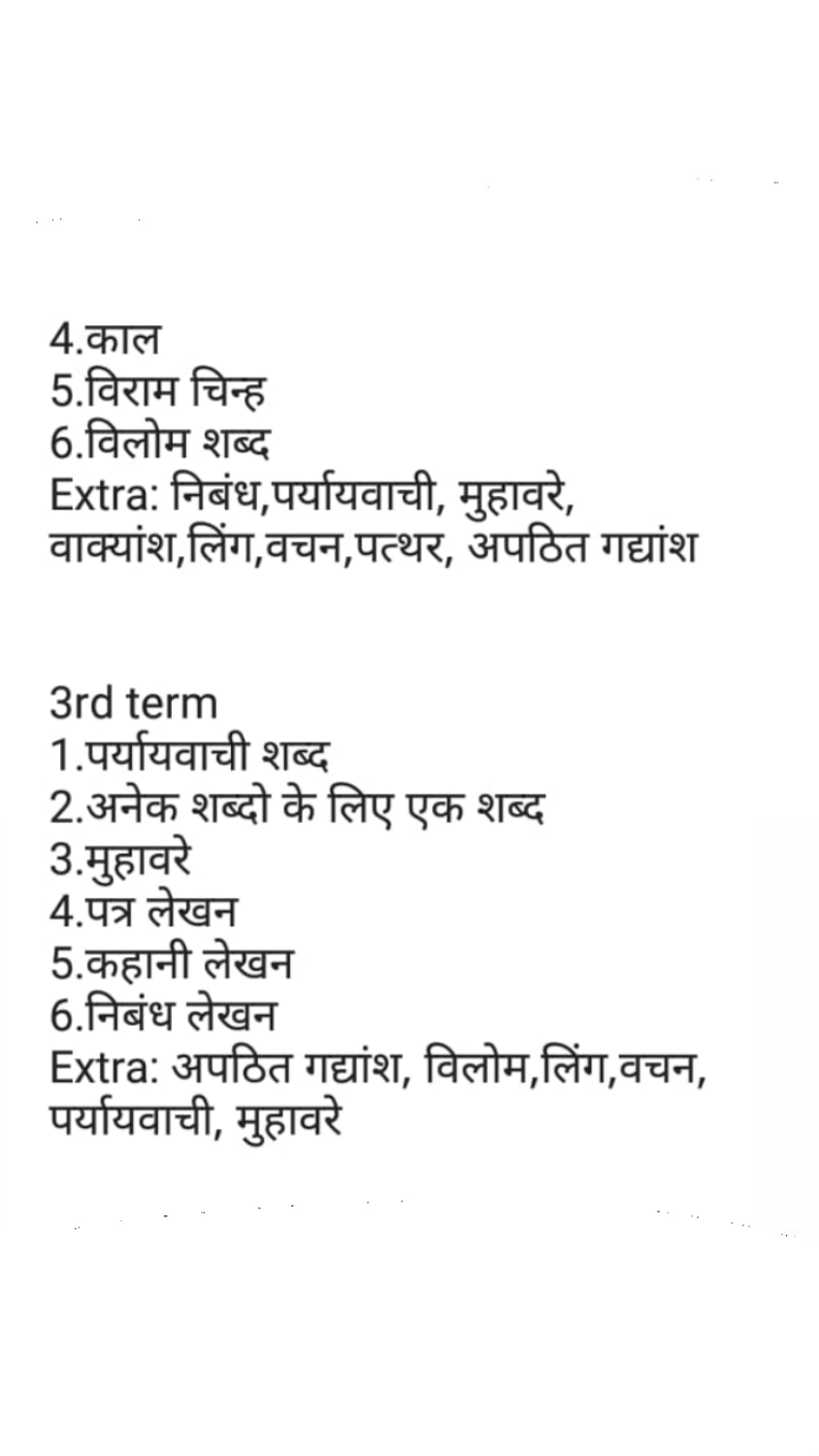# Class 4 Subject-Hindi

Book used: गीतिका

1st term

1.राष्ट्रीय गीत 2.मिट्ठू 3.गुलामी से मुक्ती 4.दिव्य वृक्ष 5.लुई ब्रेल

2nd term

1.जीवन की सीख 2.लोहडी का त्योहार 3.मै और मेरा बैक्टीरिया 4.साइकिल की सवारी 5.कौआ और कोयल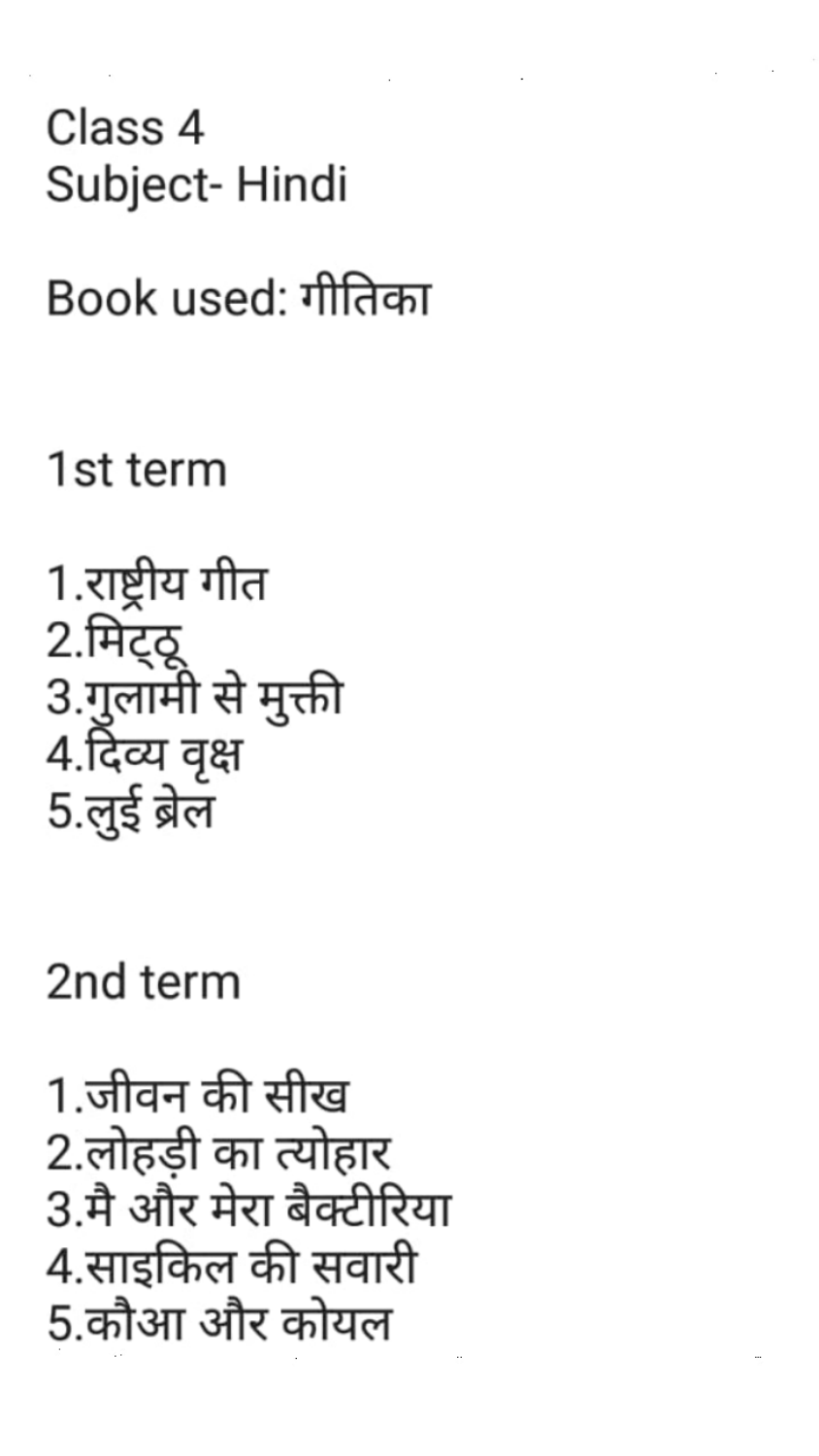# 3rd term

 $\mathcal{O}(\mathcal{O}(\log n) \log n)$  .

# 1.बचपन 2.तेनालीराम 3.सिकंदर की हार 4.हमारे प्राकृतिक वैद्य नीम और तुलसी 5.सूरज जब जग जाता है

 $\label{eq:2.1} \mathcal{L}(\mathcal{L}) = \mathcal{L}(\mathcal{L}) = \mathcal{L}(\mathcal{L}) = \mathcal{L}(\mathcal{L}) = \mathcal{L}(\mathcal{L}) = \mathcal{L}(\mathcal{L}) = \mathcal{L}(\mathcal{L}) = \mathcal{L}(\mathcal{L}) = \mathcal{L}(\mathcal{L}) = \mathcal{L}(\mathcal{L}) = \mathcal{L}(\mathcal{L}) = \mathcal{L}(\mathcal{L}) = \mathcal{L}(\mathcal{L}) = \mathcal{L}(\mathcal{L}) = \mathcal{L}(\mathcal{L}) = \mathcal{L}(\mathcal{L}) = \mathcal$ 

 $\label{eq:2.1} \frac{1}{2} \frac{1}{2} \left( \frac{1}{2} \right)^2 \left( \frac{1}{2} \right)^2$  $\langle \hat{\rho}^{\dagger} \rangle$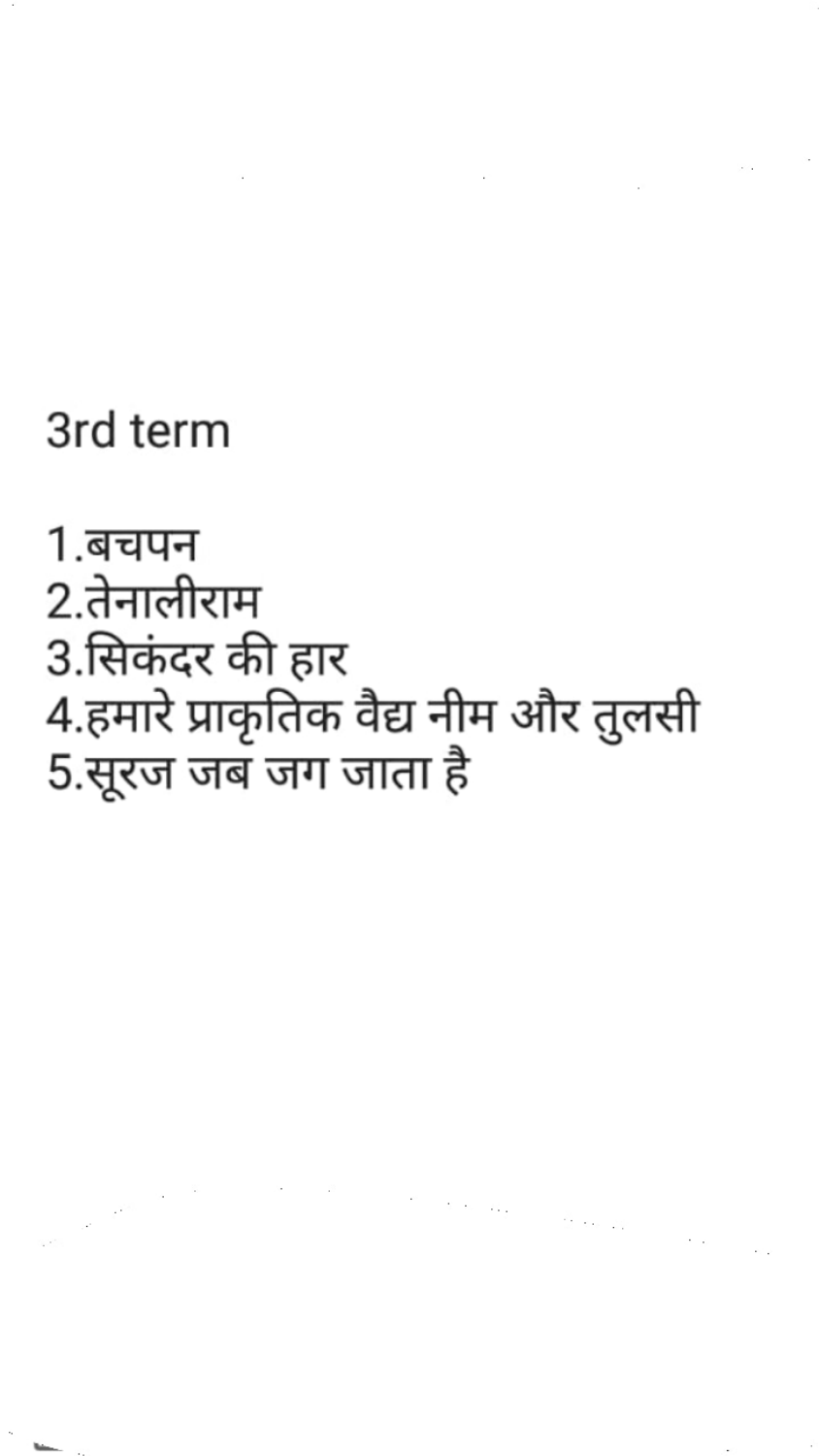# **Curriculum 2020-2021**

# **Class- 4**

Subject-Maths Book used-Let's Practise Mathematics Writer-Rachna Mehta Edited by - Dr. Rajesh Kumar Thakur Publishers - Green Earth Publications

#### **TERM - 1**

1) Large Numbers-

- 2) Roman Numbers
- 3) Additon
- 4) Subtraction
- 5)Multiplication

# **TERM - 2**

- 6) Division
- 7) Factors and Multiples
- 8) Fractions
- 9)Geometry
- 10)Metric Measures (Length, Mass & Capacity)

### **TERM - 3**

- 11)Time
- 12) Introduction to decimals
- 13)Money
- 14)Patterns
- 15)Data Handling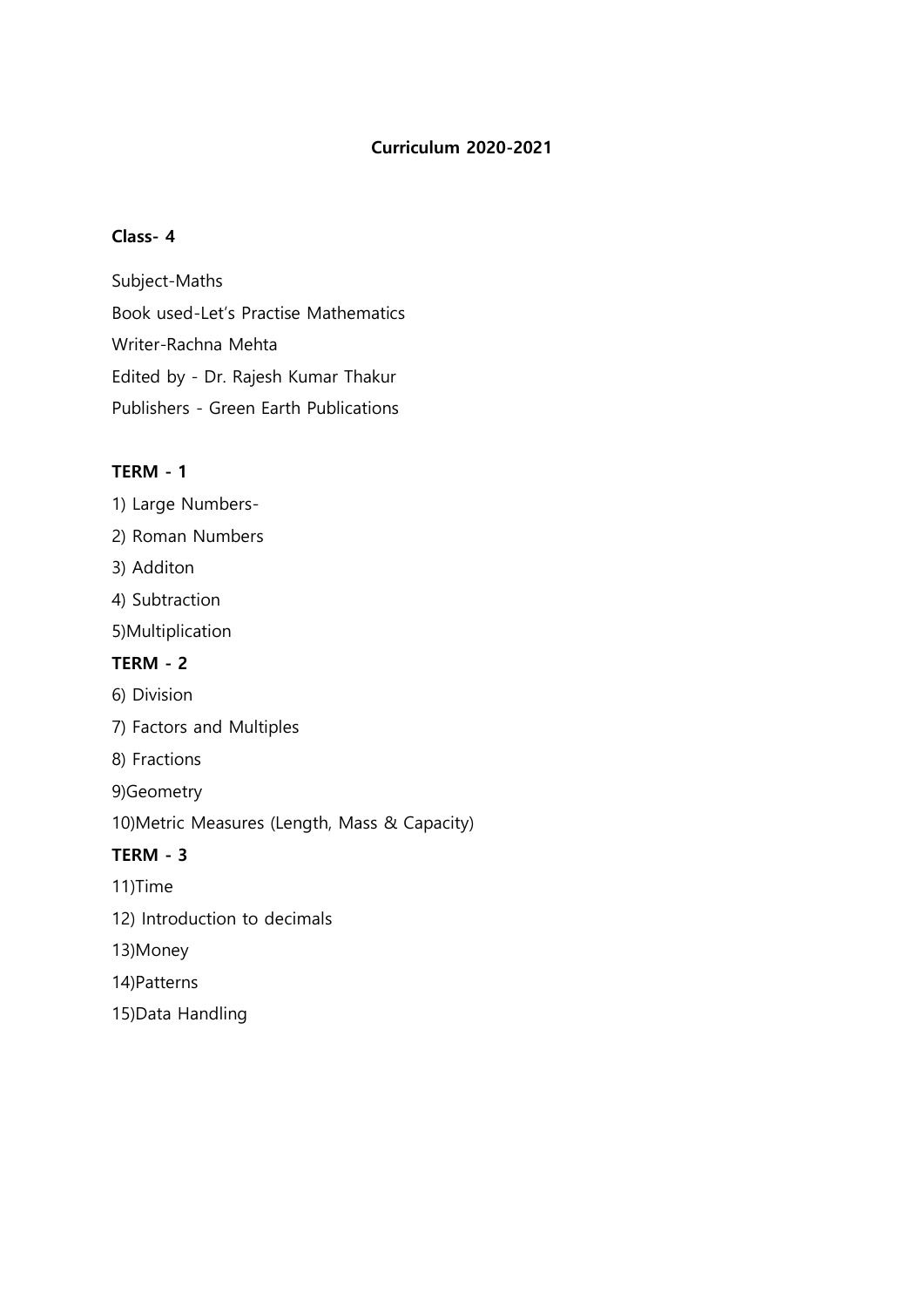Syllabus for class 4 (2020-21)

Subject -Moral Science

#### $Class - 4$

Book Used –Learn to Lead

#### Writer's Name- Dr.Vandana Lulla

#### FIRST TERRM

Ch. 1 Information Today

- Ch. 2 We stand taller together
- Ch.3 Effective Communication is the Key

Ch.4 Walking the Tightrope

#### SECOND TERM

- Ch.5 Think like a Scientist
- Ch.6 A Curious Mind
- Ch.7 Show you Care
- Ch.8 Creation for Brand Apple

#### THIRD TERM

- Ch.9 Being Motivated
- Ch.10 Effective Organisational skills
- Ch.11 Initiate the Change
- Ch.12. Visualise and Materialise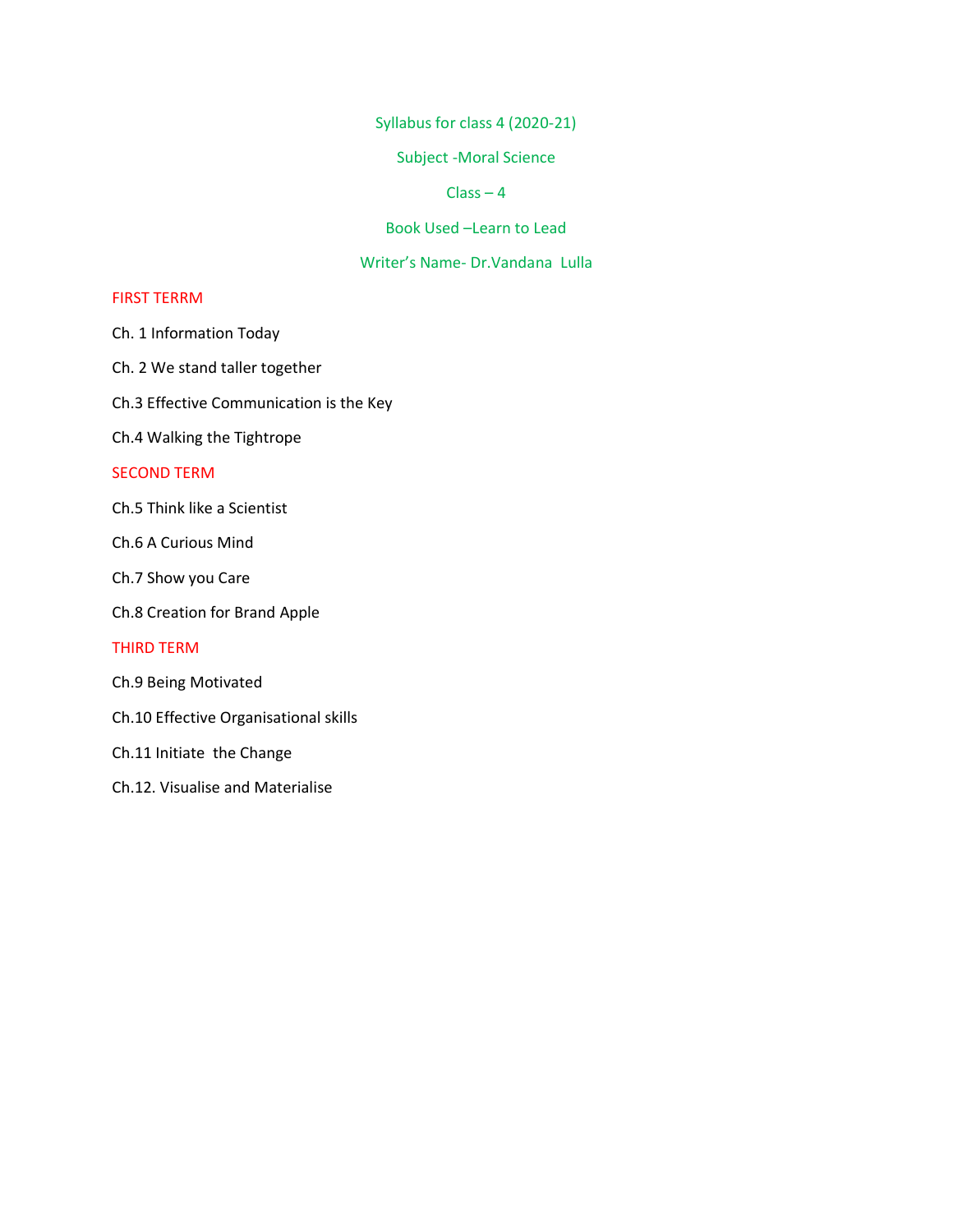# **CURRICULUM OF CLASS 4 (2020-21)**

# **SUBJECT- COMPUTER**

### **BOOK'S NAME- BLOOM WITH COMPUTERS**

### **WRITER'S NAME- NIDHI GUPTA**

# **PUBLISHER- G. RAM BOOKS (P.) LTD**

#### **FIRST TERM**

- **L-1: STORAGE DEVICES**
- **L-2: GUI OPERATING SYSTEM**
- **L-3: EDITING IN WORD**

### **SECOND TERM**

- **L-4: FORMATTING IN WORD**
- **L-5: MORE ABOUT INTERNET**
- **L-8: MORE ABOUT FILES AND FOLDERS**

### **THIRD TERM**

- **L-6: LET'S USE POWERPOINT 2013**
- **L-7: STEP-WISE THINKING**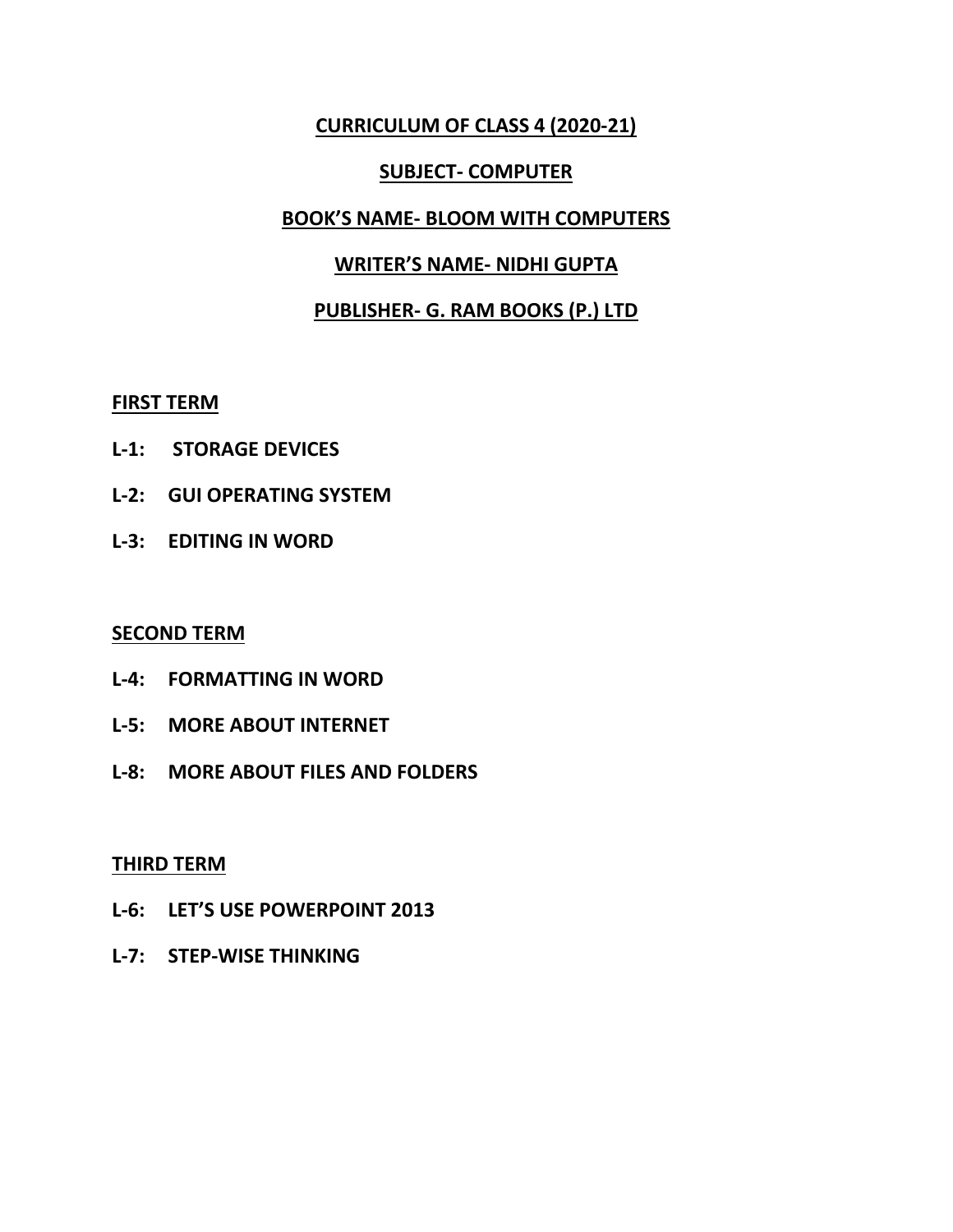# **Agape Mission School**

# **Syllabus 2020-2021**

| Subject - English |  |
|-------------------|--|
|-------------------|--|

**Class-** 4th

| <b>Book name-</b> Moonbeam-1 | Writer- Keya Sinha,                                   |
|------------------------------|-------------------------------------------------------|
|                              | <b>Publisher-</b> Britannica learning                 |
|                              | Grammer Gear-1 Writer- Dr C L N Prakash & Ritu Taneja |
|                              | <b>Publisher-</b> Cambridge Explore                   |

**A. Oral-** Reading and comprehension

- 1. Reading with clarity, correct pronunciation & expression.
- 2. Reading of sight words.
- 3. Seen and unseen comprehension

(Understanding the text and answer the questions.)

| Term-1              | Term -2                  | Term-3                 |
|---------------------|--------------------------|------------------------|
| 1. Double Game      | 1. Hector Hummingbird    | 1. Alice Goes Down The |
| 2. Elephant Feast   | 2. The Sacred Lime Pit   | Rabbit Hole            |
| 3. The Silver Arrow | 3. The Joy Of Collecting | 2. Theme For A Dream   |
| 4. My Early Home    | 4. The Cherry Tree       | 3. Rikki-Tikki-Tavi    |
|                     |                          | 4. Crime Never pays    |
|                     |                          |                        |
|                     |                          |                        |

**B. Spelling :** A list of difficult words given by teacher.

# **C. Reciation :**

| Term -1                 | Term-2               | Term-3             |
|-------------------------|----------------------|--------------------|
| 1. The Clothes Line     | 1. The Swings        | 1. A Studious Elf  |
| 2. Five Little Brothers | 2. Grasshopper Green | 2. Frogs At School |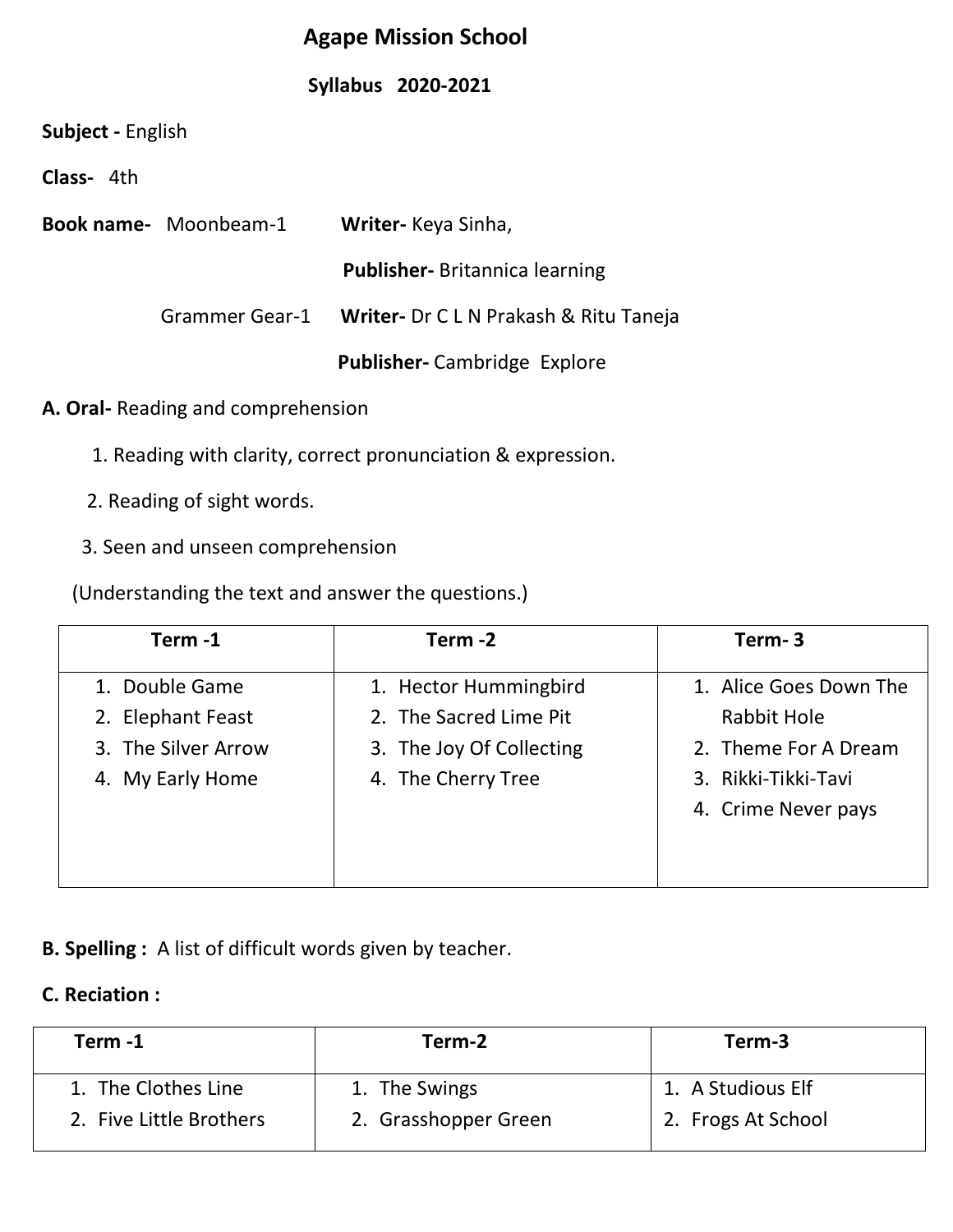# **D. Grammar:**

| Term-1                   | Term -2                   | Term -3                |
|--------------------------|---------------------------|------------------------|
| 1. Possessives           | 1. Verbs - The continuous | 1. Subject-Verb        |
| 2. Nouns - Singular and  | <b>Tenses</b>             | Agreement              |
| <b>Plurals</b>           | 2. Verbs-The Simple and   | 2. Sentences-Kinds     |
| 3. Nouns - Kinds         | Continuous tenses         | 3. Sentence-           |
| 4. Adjectives - Kinds    | 3. Adverbs – Of Time, Of  | Subject, Predicate and |
| 5. Adjectives-Degrees of | Frequency, Of Degree      | Object                 |
| comparison               | 4. Adverbs-Formation      | 4. Sentence-Simple and |
| 6. Articles-A/ An /The   | 5. Pronouns-Possessive    | Compound               |
| 7. Verbs-Irregular and   | and Interrogative         | 5. Vocabulary          |
| <b>Helping</b>           | 6. Conjuctions-           | 6. Composition         |
| 8. Modals-As Helping     | or/nor/but/yet/so         | 7. Reading             |
| Verbs                    | 7. Prepositions- Of Time, | comprehension          |
|                          | <b>Of Positions</b>       |                        |
|                          | 8. Punctuation            |                        |

# **E. Creative Writing**

| Term-1                                  | Term -2                                 | Term -3                                 |
|-----------------------------------------|-----------------------------------------|-----------------------------------------|
| 1. Describe a topic in in<br>paragraph. | 1. Describe a topic in in<br>paragraph. | 1. Describe a topic in in<br>paragraph. |
| 2. Describe a picture.                  | 2. Describe a picture.                  | 2. Describe a picture.                  |
| 3. Story writing                        | 3. Story writing                        | 3. Story writing                        |
| 4. Informal Letter Writing              | 4. Informal Letter Writing              | 4. Informal Letter Writing              |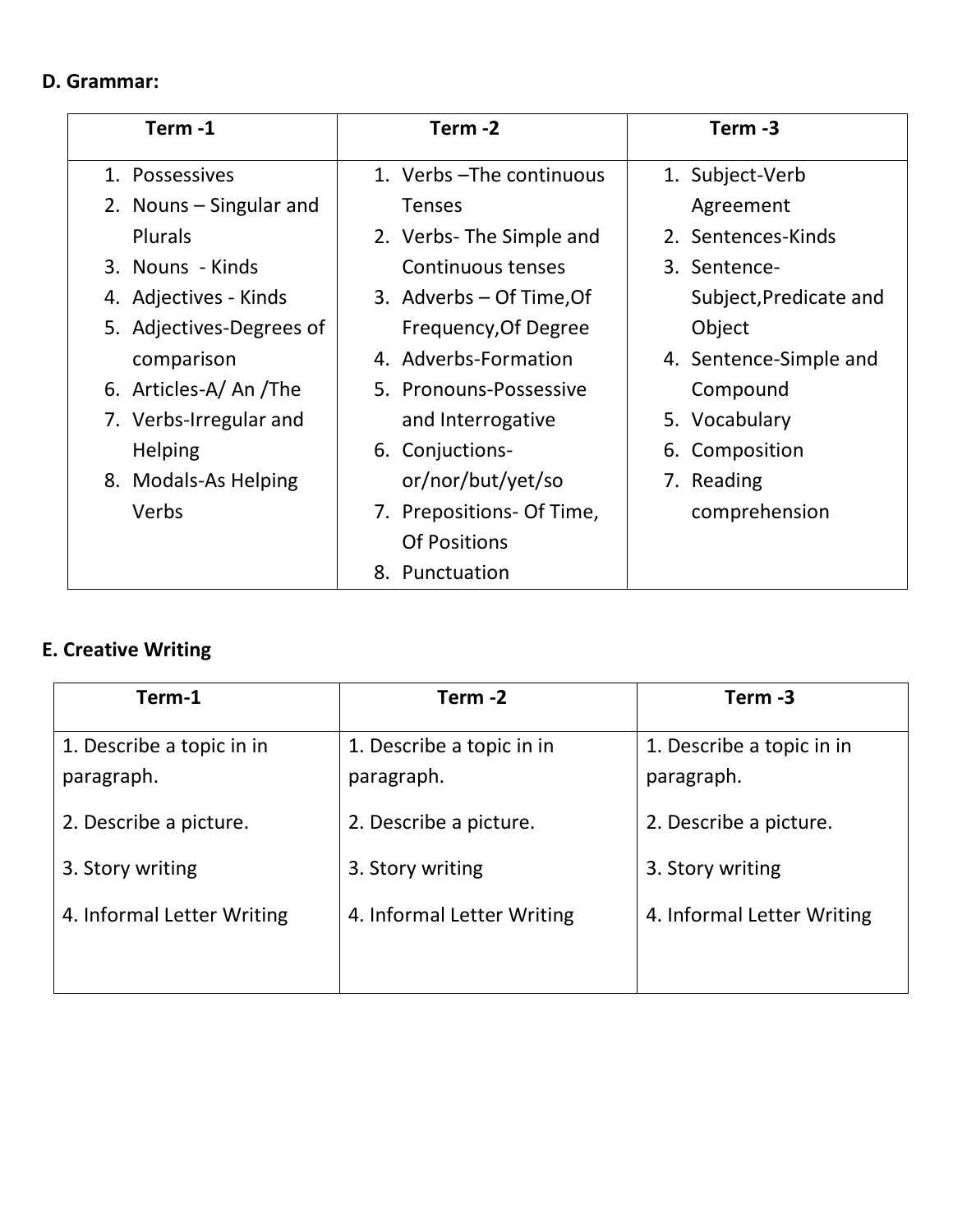# Agape Mission School

Curriculum of class 4th

Subject – Science

| 1st Term                          | 2nd Term                             | 3rd Term                        |
|-----------------------------------|--------------------------------------|---------------------------------|
| 1. Human Body-Food we             | <b>5. Plants in the Surroundings</b> | 9.Light                         |
| eat                               | and Environment                      | (Luminous and Non luminous      |
| (5 Main Nutrients-                | (Parts of plants and their           | objects, Properties of light,   |
| Carbohydrate, proteins, fats,     | functions, Root, shoot,              | Transparent, Translucent and    |
| vitamins, minerals, water, and    | Photosynthesis, Transpiration,       | Opaque objects, Shadows)        |
| roughage, Balanced diet and       | Food obtained from plants)           | 10. Measurement                 |
| reducing wastage of food)         | <b>6.Adaptation in plants</b>        | (Need for measurements,         |
| 2. Human Body- The Teeth          | (Land or terrestrial plants,         | Measuring length, weight,       |
| (Parts of tooth, Types of teeth   | Water or aquatic plants, Non-        | liquid, time, Measuring         |
| and its function, Tooth decay     | green plants, Carnivorous or         | temperature)                    |
| and taking care of teeth)         | infectious plants)                   | 11. Push and Pull               |
| 3. The Digestive and Excretory    | 7.Air                                | (Force, Types of forces:        |
| systems                           | (Matter, Air and its properties,     | gravitational force, Frictional |
| (The Digestive system- parts      | Composition of air, Uses of air,     | forces, muscular forces,        |
| and stages, The Excretory         | Air pollution)                       | Magnetic force)                 |
| system, Healthy habits)           | <b>8. Materials and Solutions</b>    | <b>12. Friction As Force</b>    |
| 4. Adaptation in Animals          | (Soluble and insoluble               | (Friction, Uses of friction,    |
| (Need of adaptation, terrestrial, | substances Solute, solvent and       | Harmful effects of Friction,    |
| Arboreal, aquatic, aerial,        | Solutions, Separation of soluble     | Reducing friction )             |
| amphibians, Adaptation to the     | substances: Evaporation,             |                                 |
| kind of food eaten- herbivores,   | distillation, Separation of          |                                 |
| carnivores, omnivores, care and   | insoluble substances:                |                                 |
| concern for animals)              | Sedimentation, Decantation,          |                                 |
|                                   | Filtratio)                           |                                 |
|                                   |                                      |                                 |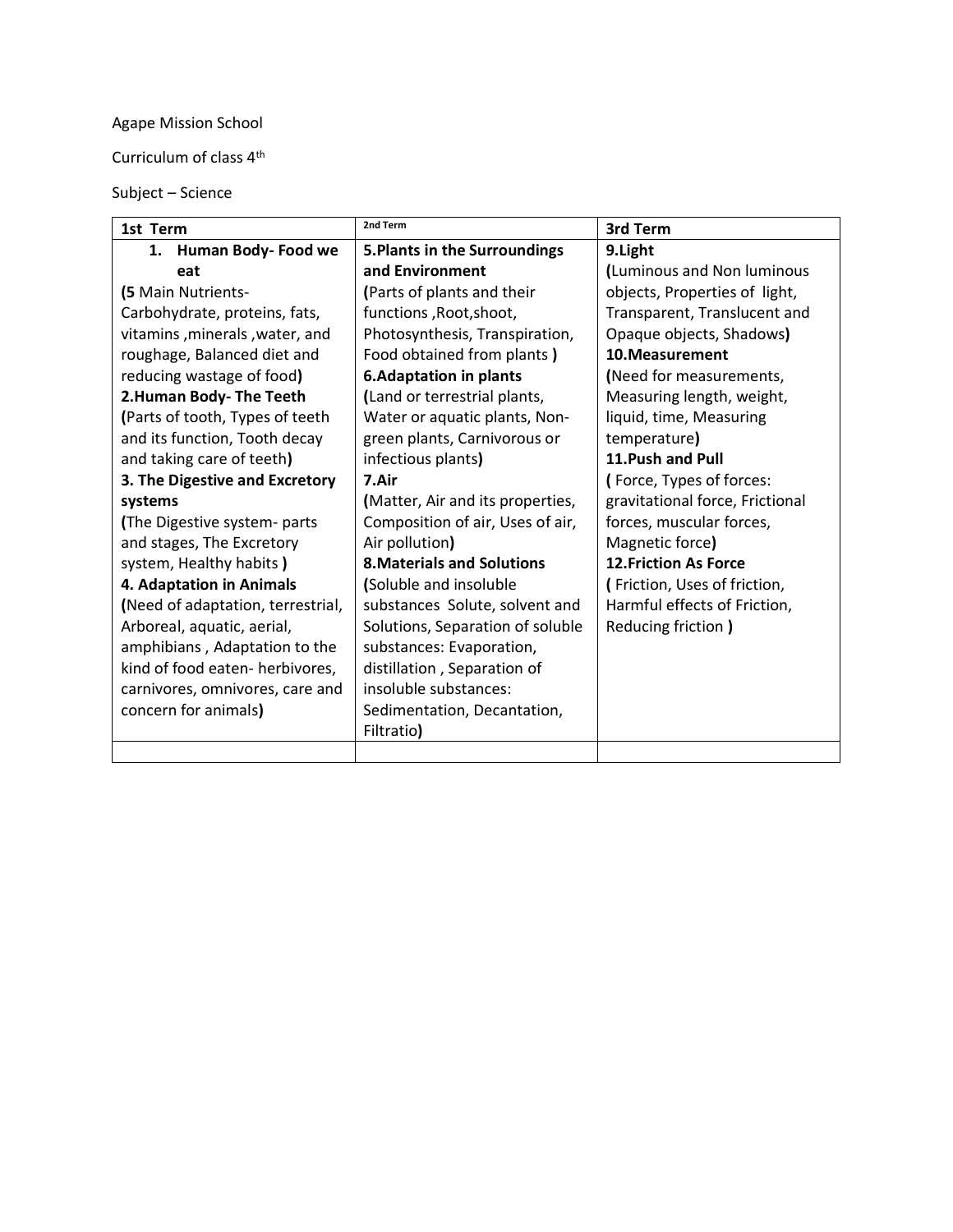#### **Agape Mission School**

### **Drill sheet No. 1 Class 4 ( S.st) Subject: S.st Chapter 1 - Understanding History**

**Instruction -** Read chapter - 1 of the textbook . Underline key learning points.

Answer the following questions. All questions are based on the matter given in the textbook.

#### **A .Fill in the blanks.**

- 1. History is the study of the\_\_\_\_\_\_\_\_\_\_\_\_\_\_.
- 2. History tells us about earlier times, and it also helps us to understand the \_\_\_\_\_\_\_\_\_\_\_\_\_.
- 3. To understand the earlier times better, we divide history into
- 4. The events that took place before the invention of writing belong to
- 5. The coming of the marked the beginning of modern history in India.

#### **B. Match the following.**

| 1. historian      | a) great personality              |
|-------------------|-----------------------------------|
| 2. Nelson Mandela | b) no written records             |
| 3. prehistory     | c) medieval India                 |
| 4. ancient        | d) person who studies the<br>past |
| 5. Taj Mahal      | e) of very old time               |

#### **C. Write true or false.**

- 1. We need to study history to understand different aspects of our present life.
- 2. History tells us only about the kings and rulers of the past.
- 3. Our ways of life change with the development of technology.
- 4. History explains why some dates like 15 August are important to us .